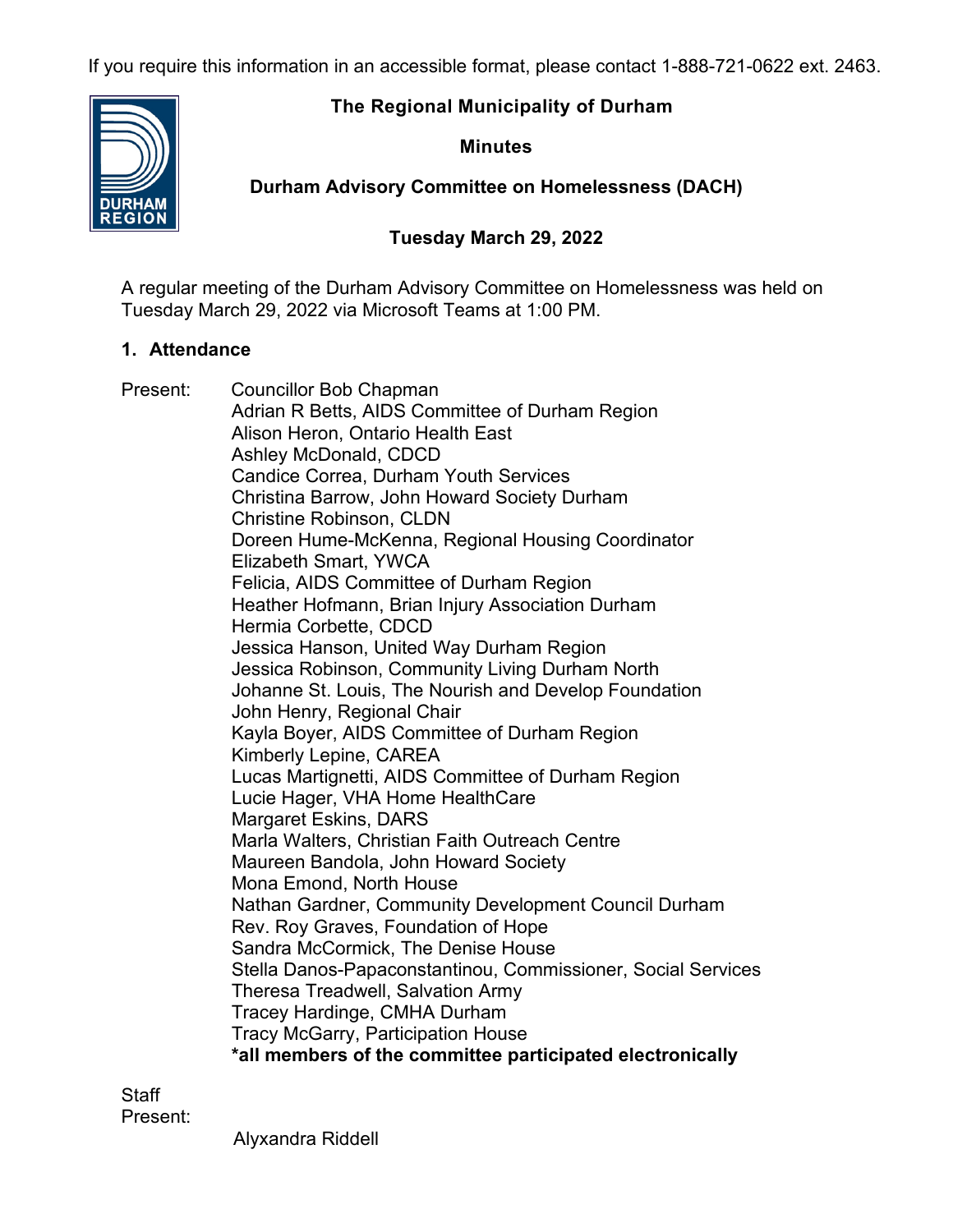Accessibility Advisory Committee Minutes March 29, 2022 **Page 2 of 3** 

> Celine Nelson Cindy McCreight Devon Nation-Williams Erin Valant Jane Noonan Jocelyn Siciliano Lisa McIntosh Mtaness Shaloufe O'Neal McIntosh Stephanie Ross

#### **2. Presentation: 2021 By-Name List Data, Alyx Riddell**

- See attachment #1
- The question arose on how we can track deaths on the By-Name List (BNL).
- Alyx outlined that we do track clients on the BNL that have moved to inactive because they are deceased. We do not track the cause of the death as we do not have access to that information.

#### **3. Discussion: Mental Health & Harm Reduction, Theresa Treadwell**

• During the pandemic it was noticed that the contributing factor of mental health was over 50%. There is a need to bridge gaps with our partners in the medical field and addictions to be able to wrap around services for these clients.

#### **4. Discussion: Mobile Harm Reduction Programming, Adrian R. Betts**

• Adrian R. Betts provided an update on the mobile harm reduction program. This program has expanded during COVID. Four new harm reductions workers are being hired next week (2 full time, 2 part-time). They are concerned with staff retention; staff are performing CPR on the streets. It was proposed that harm reduction staff should be assisting housing workers with checks, and Adrian wanted clarification on what was required from his team.

#### **5. Presentation: Proposed System Structure, Strategic Planning, Erin Valant**

- See attachment #2
- The Homelessness portfolio is transitioning from Housing Services to the Income and Employment Services Division.
- The goal of the proposed transition to a system sector approach is to streamline our system, imbed improvement science within each sector and be more data-driven in planning.

#### **6. Presentation: 2022 Annual Review Process, Mtaness Shaloufe**

- See attachment #3
- A breakdown of the new process was provided. All homelessness programs funded in Durham will be reviewed annually. The review process will include agency interviews, key performance indicator numbers, financial review, program/policy manual review etc. Client interviews will also be conducted to provide feedback.